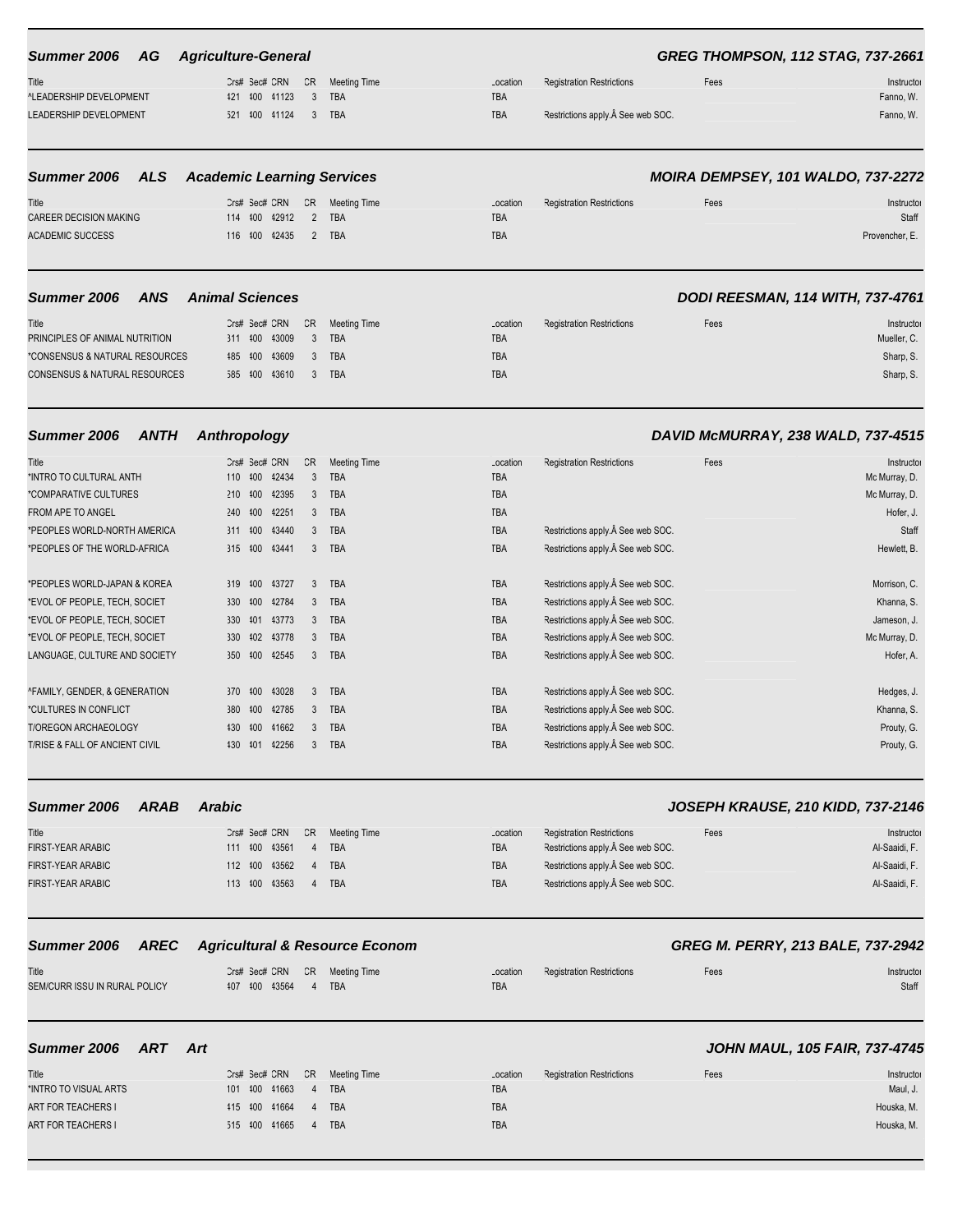| Summer 2006<br>ATS                                                                                                                                                                                                | <b>Atmospheric Sciences</b>                                                                                                                                                                              |                                                                                                         |                                                                                                            |                                  | ROBERT A. DUNCAN, 110 OAO, 737-5189         |                                                                                                       |
|-------------------------------------------------------------------------------------------------------------------------------------------------------------------------------------------------------------------|----------------------------------------------------------------------------------------------------------------------------------------------------------------------------------------------------------|---------------------------------------------------------------------------------------------------------|------------------------------------------------------------------------------------------------------------|----------------------------------|---------------------------------------------|-------------------------------------------------------------------------------------------------------|
| Title<br>INTRO TO THE ATMOSPHERIC SCI                                                                                                                                                                             | Crs# Sec# CRN<br>CR<br>3<br>210 100 13599                                                                                                                                                                | <b>Meeting Time</b><br><b>TBA</b>                                                                       | Location<br>TBA                                                                                            | <b>Registration Restrictions</b> | Fees                                        | Instructor<br>Tahnk, W.                                                                               |
| Summer 2006<br>BA                                                                                                                                                                                                 | <b>Business Administration</b>                                                                                                                                                                           |                                                                                                         |                                                                                                            |                                  |                                             | JAMES COAKLEY, 214 BEXL, 737-3716                                                                     |
| Title<br><b>MARKETING</b><br>PROJECT MANAGEMENT                                                                                                                                                                   | CR<br>Crs# Sec# CRN<br>390 400 42084<br>$\overline{4}$<br>43604<br>162 100<br>4                                                                                                                          | <b>Meeting Time</b><br>TBA<br><b>TBA</b>                                                                | Location<br><b>TBA</b><br><b>TBA</b>                                                                       | <b>Registration Restrictions</b> | Fees                                        | Instructor<br>Mc Alexander, J.<br>Larson, E.                                                          |
| Summer 2006<br>BB                                                                                                                                                                                                 | <b>Biochemistry and Biophysics</b>                                                                                                                                                                       |                                                                                                         |                                                                                                            |                                  |                                             | P. SHING HO, 2011 ALS, 737-4511                                                                       |
| Title<br><b>GENERAL BIOCHEMISTRY</b><br><b>GENERAL BIOCHEMISTRY</b>                                                                                                                                               | CR<br>Crs# Sec# CRN<br>43705<br>450<br>400<br>$\overline{4}$<br>451 400 43706<br>3                                                                                                                       | <b>Meeting Time</b><br><b>TBA</b><br><b>TBA</b>                                                         | Location<br><b>TBA</b><br>TBA                                                                              | <b>Registration Restrictions</b> | Fees                                        | Instructor<br>Ahern, K.<br>Ahern, K.                                                                  |
| Summer 2006<br><b>BOT</b>                                                                                                                                                                                         | <b>Botany and Plant Pathology</b>                                                                                                                                                                        |                                                                                                         |                                                                                                            |                                  |                                             | DAN ARP, 2064 CORD, 737-3451                                                                          |
| Title<br>FIELD METHODS IN VEG SCIENCE<br>FIELD METHODS IN VEG SCIENCE                                                                                                                                             | Crs# Sec# CRN<br>CR<br>440 400<br>41666<br>4<br>540 400 41667<br>4                                                                                                                                       | <b>Meeting Time</b><br><b>TBA</b><br><b>TBA</b>                                                         | Location<br><b>TBA</b><br><b>TBA</b>                                                                       | <b>Registration Restrictions</b> | Fees                                        | Instructor<br>Wilson, M.<br>Wilson, M.                                                                |
| Summer 2006<br>CH                                                                                                                                                                                                 | <b>Chemistry</b>                                                                                                                                                                                         |                                                                                                         |                                                                                                            |                                  | DOUGLAS KESZLER, 153 GILB, 737-2081         |                                                                                                       |
| Title<br><b>GENERAL CHEMISTRY</b><br>*GENERAL CHEMISTRY<br>*GENERAL CHEMISTRY<br>*TECHNOLOGY, ENERGY, AND RISK<br><b>ENVIRONMENTAL CHEMISTRY</b><br>CMPTR PROG FOR SCIENTISTS<br><b>CMPTR PROG FOR SCIENTISTS</b> | Crs# Sec# CRN<br>CR<br>43445<br>5<br>121 400<br>122 100<br>43447<br>5<br>123 400<br>43448<br>5<br>374 100<br>41222<br>3<br>400<br>390<br>41125<br>3<br>490<br>400<br>41126<br>3<br>590 400<br>41127<br>3 | <b>Meeting Time</b><br><b>TBA</b><br><b>TBA</b><br>TBA<br>TBA<br><b>TBA</b><br><b>TBA</b><br><b>TBA</b> | Location<br><b>TBA</b><br><b>TBA</b><br><b>TBA</b><br><b>TBA</b><br><b>TBA</b><br><b>TBA</b><br><b>TBA</b> | <b>Registration Restrictions</b> | Fees                                        | Instructor<br>Staff<br>Staff<br>Staff<br>Loveland, W.<br>Loveland, W.<br>Loveland, W.<br>Loveland, W. |
| <b>COMM</b><br>Summer 2006                                                                                                                                                                                        | <b>Communication</b>                                                                                                                                                                                     |                                                                                                         |                                                                                                            |                                  |                                             | ROBERT ILTIS, 104 SHEP, 737-2461                                                                      |
| Title<br>INTRODUCTION TO COMMUN THEORY                                                                                                                                                                            | CR<br>Crs# Sec# CRN<br>3<br>321 400 41128                                                                                                                                                                | <b>Meeting Time</b><br>TBA                                                                              | Location<br><b>TBA</b>                                                                                     | <b>Registration Restrictions</b> | Fees                                        | Instructor<br>Walker, G.                                                                              |
| Summer 2006<br><b>COUN</b>                                                                                                                                                                                        | <b>Counseling</b>                                                                                                                                                                                        |                                                                                                         |                                                                                                            |                                  |                                             | HEAD ADVISOR, 210 EDUC, 737-4661                                                                      |
| Title<br>SPEC PROJ/RES IN COUNSELING<br>FUNDAMENTALS OF COUNSELING                                                                                                                                                | CR<br>Crs# Sec# CRN<br>100<br>41271<br>3<br>506<br>525 400 42260<br>3                                                                                                                                    | <b>Meeting Time</b><br>TBA<br>TBA                                                                       | Location<br><b>TBA</b><br>TBA                                                                              | <b>Registration Restrictions</b> | Fees                                        | Instructor<br>Brazier, A.<br>Ingram, M.                                                               |
| Summer 2006<br><b>CSS</b>                                                                                                                                                                                         | <b>Crop &amp; Soil Science</b>                                                                                                                                                                           |                                                                                                         |                                                                                                            |                                  | R.S. KAROW, P. MULLETT, 3005B ALS, 737-2894 |                                                                                                       |
| Title<br>*SOILS: SUSTAINABLE ECOSYSTEMS<br>*WORLD SOIL RESOURCES<br><b>ST/SOIL QUALITY</b><br>ST/GENE MOD ORGAN & SUST AGRI<br>ST/ORGANIC FARMING                                                                 | Crs# Sec# CRN<br>CR<br>205 400<br>42438<br>$\overline{4}$<br>395 400 41020<br>3<br>499 400 41129<br>$\mathbf{1}$<br>42465<br>499<br>401<br>199 102 11668<br>$\mathbf{1}$                                 | <b>Meeting Time</b><br>TBA<br>TBA<br><b>TBA</b><br>TBA<br>TBA                                           | Location<br><b>TBA</b><br>TBA<br>TBA<br>TBA<br>TBA                                                         | <b>Registration Restrictions</b> | Fees                                        | Instructor<br>Bronick, C.<br>Bronick, C.<br>Hannaway, K.<br>Hannaway, K.<br>Hannaway, K.              |

ST/CROPPING SYS FOR SUSTAIN 499 403 41967 1 TBA TBA Hannaway, K. ST/BIOPRODUCTS 499 404 43680 1 TBA TBA Hannaway, K. ST/SOIL QUALITY 599 400 41130 1 TBA TBA Hannaway, K. ST/GENE MOD ORGAN & SUST AGRI 599 401 42466 1 TBA TBA TBA TBA TBA TBA TBA TBA TGENE AGRI 2007 A Hannaway, K. ST/ORGANIC FARMING 599 402 41669 1 TBA TBA Hannaway, K.

|                              | <b>Utility LOVU DUT DURITY GIN I KIK I GUIUIUGY</b> |                                              |      | $P_{H1}$ , $P_{H2}$ , $P_{H2}$ , $P_{H2}$ , $P_{H2}$ , $P_{H2}$ |
|------------------------------|-----------------------------------------------------|----------------------------------------------|------|-----------------------------------------------------------------|
| Title                        | Crs# Sec# CRN CR Meeting Time                       | <b>Registration Restrictions</b><br>Location | Fees | Instructor                                                      |
| FIELD METHODS IN VEG SCIENCE | 41666<br><b>TBA</b><br>440 400                      | <b>TBA</b>                                   |      | Wilson, M.                                                      |
| FIELD METHODS IN VEG SCIENCE | 540 100 11667<br><b>TBA</b>                         | <b>TBA</b>                                   |      | Wilson, M.                                                      |

| "itle                        | Crs# Sec# CRN CR Meeting Time | <b>Registration Restrictions</b><br>Location<br>Fees | Instructor |
|------------------------------|-------------------------------|------------------------------------------------------|------------|
| NTRODUCTION TO COMMUN THEORY | 321 400 41128 3 TBA           | <b>TBA</b>                                           | Walker, G. |
|                              |                               |                                                      |            |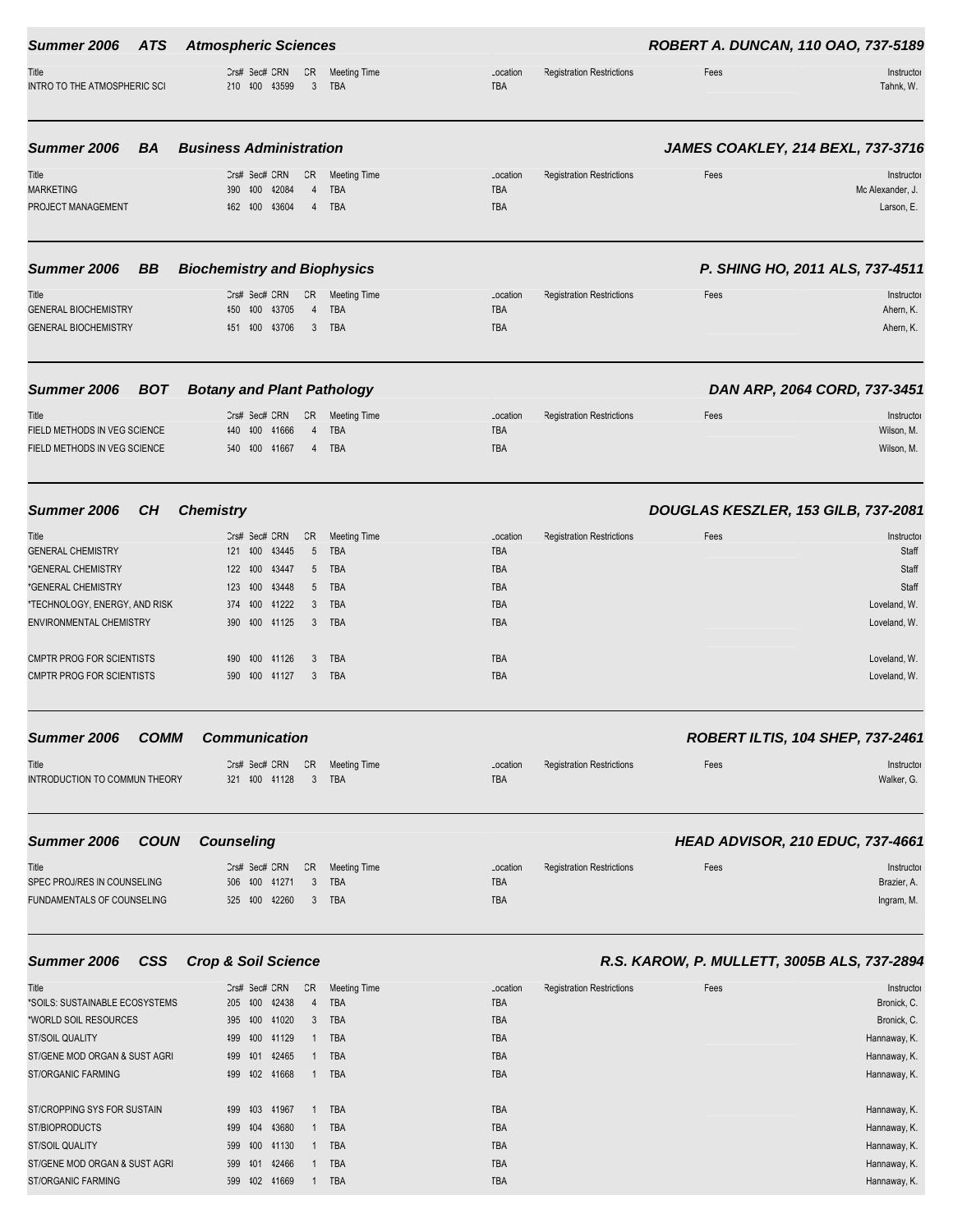| 599 104 13681<br><b>TBA</b><br><b>TBA</b> | ST/CROPPING SYS FOR SUSTAIN | 599 103 11969 |  | <b>TBA</b> | <b>TBA</b> | Hannaway, K. |
|-------------------------------------------|-----------------------------|---------------|--|------------|------------|--------------|
|                                           | ST/BIOPRODUCTS              |               |  |            |            | Hannaway, K. |

| Title                    |               |  | Crs# Sec# CRN CR Meeting Time | Location   | <b>Registration Restrictions</b>   | Fees | Instructor                 |
|--------------------------|---------------|--|-------------------------------|------------|------------------------------------|------|----------------------------|
| *INTRO TO MICROECONOMICS | 201 400 41021 |  | 4 TBA                         | <b>TBA</b> | Restrictions apply. Â See web SOC. |      | Pipoblabanan, C.           |
| *INTRO TO MACROECONOMICS | 202 400 41022 |  | <b>TBA</b>                    | TBA        | Restrictions apply. Â See web SOC. |      | Voyteshenko Livingston, O. |

| Title                          |     |         | Crs# Sec# CRN | CR             | <b>Meeting Time</b>                                                                    | Location                                                          | <b>Registration Restrictions</b>   | Fees | Instructo     |
|--------------------------------|-----|---------|---------------|----------------|----------------------------------------------------------------------------------------|-------------------------------------------------------------------|------------------------------------|------|---------------|
| ED PSYCH, LEARNING & DEVELOPM  | 411 | 400     | 42074         | 3              | <b>TBA</b>                                                                             | TBA                                                               |                                    |      | Alden, C.     |
| CIVIL RIGHTS IN EDUCATION      | 118 | 100     | 41049         | $\overline{2}$ | TBA                                                                                    | TBA                                                               |                                    |      | Adams, T.     |
| <b>RESEARCH</b>                |     | 501 400 | 41223         |                | 1-16 TBA                                                                               | TBA                                                               |                                    |      | Shintaku, R.  |
| PROJ/ADVANCED PORTFOLIO DEVL   | 506 | 400     | 41224         |                | 1-3 TBA                                                                                | TBA                                                               |                                    |      | Lamley, J     |
| PROJ/ADULT EDUCATION           |     | 506 403 | 43452         |                | 1-3 TBA                                                                                | TBA                                                               | Restrictions apply. See web SOC.   |      | Shintaku, R   |
| SEMINAR/ADULT EDUCATION        | 507 | 400     | 43142         | 1-16 TBA       |                                                                                        | TBA                                                               | Restrictions apply. See web SOC.   |      | Shintaku, R   |
| PRAC/TWO YR ELEM ED PROG       | 509 | 400     | 43141         | 1-16 TBA       |                                                                                        | TBA                                                               |                                    |      | Cohen, L      |
| PRAC/READ EC/ELEMENTARY        | 509 | 102     | 42356         | 3              | TBA                                                                                    | TBA                                                               |                                    |      | Winograd, K.  |
| PRAC/READ MIDDLE/SECONDARY     | 509 | 103     | 42355         | 3              | TBA                                                                                    | TBA                                                               |                                    |      | Stephens, K.  |
| INTERNSHIP/ESOL-BILINGUAL      | 510 |         | 102 41272     | 3              | TBA                                                                                    | TBA                                                               |                                    |      | Roebber, S    |
| INTERNSHIP-ADULT EDUCATION     | 510 | 104     | 41225         | 1-18 TBA       |                                                                                        | TBA                                                               |                                    |      | Shintaku, R   |
| CIVIL RIGHTS IN EDUCATION      | 518 | 100     | 41131         | $\overline{2}$ | TBA                                                                                    | TBA                                                               |                                    |      | Adams, T.     |
| RACIAL & CULTURAL HARMONY      |     | 522 400 | 42949         | 3              | TBA                                                                                    | TBA                                                               |                                    |      | Moule, J.     |
| <b>TEACHER LEADERSHIP</b>      | 542 | 400     | 43763         | 3              | TBA                                                                                    | TBA                                                               |                                    |      | Hess, R.      |
| LIT/READING CURRICULUM DESIGN  |     | 544 400 | 43442         | 3              | TBA                                                                                    | TBA                                                               |                                    |      | Winograd, K   |
| ADV INSTRUCTIONAL STRATEGIES   |     | 546 400 | 43443         | 3              | TBA                                                                                    | TBA                                                               |                                    |      | Alden, C      |
| RESEARCH IN LEARNING           | 560 | 400     | 42982         | 3              | TBA                                                                                    | TBA                                                               |                                    |      | Winograd, K.  |
| RESEARCH IN LEARNING           | 560 | 101     | 42983         | 3              | TBA                                                                                    | TBA                                                               |                                    |      | Staff         |
| THEORETICAL FOUND OF ESL/EFL   | 570 | 400     | 42985         | 3              |                                                                                        |                                                                   |                                    |      | Staff         |
| THEOR FDNS LANG ACQ P-12 EDUCA |     | 572 400 | 43777         | $\mathbf{3}$   | TBA                                                                                    | TBA                                                               |                                    |      | Roebber, S    |
| LANG POLICY/ISSUES BILING/ELL  | 576 | 400     | 42984         | 3              | TBA                                                                                    | TBA                                                               |                                    |      | Perez Jr, A.  |
| M/IMPROVING PRACTICE           | 594 | 400     | 43735         | 3              | TBA                                                                                    | TBA                                                               |                                    |      | Bagwell, M.   |
| M/TECHNOLOGY FOR TEACHERS      | 596 | 100     | 41226         | 3              | TBA                                                                                    | TBA                                                               |                                    |      | Richards, C.  |
| ST/QUANT ANL IN ED RESEARCH I  | 599 | 400     | 42976         | 3              | TBA                                                                                    | TBA                                                               |                                    |      | Courtney, E.  |
| ST/QUANT ANL IN ED RESEARCH II |     | 599 401 | 42977         | 3              | TBA                                                                                    | TBA                                                               |                                    |      | Courtney, E.  |
| ST/CRIT ISS IN TCHNG/LRNG MATH | 599 | 102     | 42987         | 3              | TBA                                                                                    | TBA                                                               |                                    |      | Samek, L      |
| ST/PLAN CURRIC ALIGNED TO STDS | 599 | 403     | 43770         | 3              | TBA                                                                                    | TBA                                                               |                                    |      | Thomas, Y.    |
| ST/FACILITATING LEARNING       | 599 | 104     | 41052         | 3              | TBA                                                                                    | TBA                                                               |                                    |      | Willard, M    |
| ST/SELF-ORGANIZED LEARNING     | 599 | 105     | 41240         | 3              | TBA                                                                                    | TBA                                                               |                                    |      | Webster, J    |
| ST/LANGUAGE ARTS METHODS       | 599 | 406     | 42491         | $\overline{2}$ | TBA                                                                                    | TBA                                                               |                                    |      | Stephens, K   |
| ST/LANGUAGE ARTS               | 599 | 407     | 43450         | $\overline{2}$ | F 1630-2030 7/7/06<br>S 0830-1200 7/8/06<br>S 1300-1700 7/29/06<br>F 1630-2030 8/18/06 | <b>EDUC 107</b><br><b>EDUC 107</b><br>EDUC 107<br><b>EDUC 107</b> |                                    |      | Winograd, K.  |
| ST/POLITICS, POLICY & ADVOCACY | 599 | 108     | 43771         | 3              | S 0830-1000 8/19/06<br>TBA                                                             | <b>EDUC 107</b><br>TBA                                            |                                    |      | Robinson, J.  |
| ST/INSTRC DSGN TECH ESL/EFL    |     |         | 599 109 12986 | 3              |                                                                                        |                                                                   |                                    |      | Staff         |
| <b>ST/SCIENCE METHODS</b>      |     | 599 111 | 42990         | $\overline{2}$ | TBA                                                                                    | TBA                                                               |                                    |      | Moule, M.     |
| ST/WR GRNTS FOR SCI/MTH IMPRV  |     |         | 599 413 43219 | 3              | TBA                                                                                    | TBA                                                               |                                    |      | Enochs, L     |
| ST/INTEG SUBJ AT MID-LEVEL     |     |         | 599 114 13233 | 3              | TBA                                                                                    | TBA                                                               |                                    |      | O Malley, M.  |
| ST/EARLY CHLDHD CURRICULUM     |     |         | 599 418 43451 | 3              | TBA                                                                                    | TBA                                                               |                                    |      | Cohen, L      |
| ST/INFORMATION TECHNOLOGY II   |     | 599 427 | 42258         | 1              | TBA                                                                                    | TBA                                                               |                                    |      | Chatfield, K. |
| ST/MULTICUL CHILDREN'S LIT     |     |         | 599 428 42259 | $\overline{2}$ | S 1300-1700 7/8/06<br>F 1630-2030 7/28/06<br>S 0830-1200 7/29/06                       | <b>VLIB 2082</b><br><b>VLIB 2082</b><br><b>VLIB 2082</b>          | Restrictions apply. Â See web SOC. |      | McMillen, P.  |
| ST/SPEC ED FOR CLASSROOM TCHRS |     |         | 599 429 42436 |                | S 1015-1700 8/19/06<br>3 TBA                                                           | <b>VLIB 2082</b><br>TBA                                           |                                    |      | Staff         |

# **Summer 2006 ECON Economics CARLOS MARTINS-FILHO, 303 BALE, 737-2321**

| Instructo                  | Fees | <b>Registration Restrictions</b> | ocation |
|----------------------------|------|----------------------------------|---------|
| Pipoblabanan, C.           |      | Restrictions apply. See web SOC. | ЗA      |
| Voyteshenko Livingston, O. |      | Restrictions apply. See web SOC. | 3A      |

# **Summer 2006 ED Education HEAD ADVISOR, 210 EDUC, 737-4661**

| Title<br>ED PSYCH, LEARNING & DEVELOPM | 411        | 400         | Crs# Sec# CRN<br>42074 | CR<br>$\mathbf{3}$ | <b>Meeting Time</b><br>TBA                 | Location<br>TBA                        | <b>Registration Restrictions</b> | Fees | Instructor<br>Alden, C.     |
|----------------------------------------|------------|-------------|------------------------|--------------------|--------------------------------------------|----------------------------------------|----------------------------------|------|-----------------------------|
| CIVIL RIGHTS IN EDUCATION              | 418        | 100         | 41049                  | $\overline{2}$     | TBA                                        | TBA                                    |                                  |      | Adams, T.                   |
| RESEARCH                               |            | 501 400     | 41223                  |                    | 1-16 TBA                                   | TBA                                    |                                  |      | Shintaku, R.                |
| PROJ/ADVANCED PORTFOLIO DEVL           |            | 506 400     | 41224                  |                    | 1-3 TBA                                    | TBA                                    |                                  |      | Lamley, J.                  |
| PROJ/ADULT EDUCATION                   |            | 506 403     | 43452                  |                    | 1-3 TBA                                    | TBA                                    | Restrictions apply. See web SOC. |      | Shintaku, R.                |
|                                        |            |             |                        |                    |                                            |                                        |                                  |      |                             |
| SEMINAR/ADULT EDUCATION                |            | 507 400     | 43142                  | 1-16 TBA           |                                            | TBA                                    | Restrictions apply. See web SOC. |      | Shintaku, R.                |
| PRAC/TWO YR ELEM ED PROG               | 509        | 400         | 43141                  |                    | 1-16 TBA                                   | TBA                                    |                                  |      | Cohen, L                    |
| PRAC/READ EC/ELEMENTARY                |            | 509 402     | 42356                  | 3                  | TBA                                        | TBA                                    |                                  |      | Winograd, K.                |
| PRAC/READ MIDDLE/SECONDARY             |            | 509 403     | 42355                  | 3                  | TBA                                        | TBA                                    |                                  |      | Stephens, K.                |
| INTERNSHIP/ESOL-BILINGUAL              |            | 510 402     | 41272                  | 3                  | TBA                                        | TBA                                    |                                  |      | Roebber, S.                 |
|                                        |            |             |                        |                    |                                            |                                        |                                  |      |                             |
| INTERNSHIP-ADULT EDUCATION             | 510 404    |             | 41225                  |                    | 1-18 TBA                                   | TBA                                    |                                  |      | Shintaku, R.                |
| CIVIL RIGHTS IN EDUCATION              |            | 518 400     | 41131                  | $\overline{2}$     | TBA                                        | TBA                                    |                                  |      | Adams, T.                   |
| RACIAL & CULTURAL HARMONY              |            | 522 400     | 42949                  | 3                  | TBA                                        | TBA                                    |                                  |      | Moule, J.                   |
| <b>TEACHER LEADERSHIP</b>              |            | 542 400     | 43763                  | 3                  | TBA                                        | TBA                                    |                                  |      | Hess, R.                    |
| LIT/READING CURRICULUM DESIGN          |            | 544 400     | 43442                  | 3                  | TBA                                        | TBA                                    |                                  |      | Winograd, K.                |
|                                        |            |             |                        |                    |                                            |                                        |                                  |      |                             |
| ADV INSTRUCTIONAL STRATEGIES           | 546        | 400         | 43443                  | 3                  | TBA                                        | TBA                                    |                                  |      | Alden, C.                   |
| RESEARCH IN LEARNING                   |            | 560 400     | 42982                  | 3                  | TBA                                        | TBA                                    |                                  |      | Winograd, K.                |
| RESEARCH IN LEARNING                   |            | 560 401     | 42983                  | 3                  | TBA                                        | TBA                                    |                                  |      | Staff                       |
| THEORETICAL FOUND OF ESL/EFL           | 570 400    |             | 42985                  | 3                  |                                            |                                        |                                  |      | Staff                       |
| THEOR FDNS LANG ACQ P-12 EDUCA         | 572 400    |             | 43777                  | 3                  | TBA                                        | TBA                                    |                                  |      | Roebber, S.                 |
| LANG POLICY/ISSUES BILING/ELL          |            |             | 42984                  |                    | TBA                                        | TBA                                    |                                  |      |                             |
| M/IMPROVING PRACTICE                   | 576 400    |             | 43735                  | 3                  | TBA                                        | TBA                                    |                                  |      | Perez Jr, A.                |
| M/TECHNOLOGY FOR TEACHERS              | 594<br>596 | 400<br>400  | 41226                  | 3<br>3             | <b>TBA</b>                                 | TBA                                    |                                  |      | Bagwell, M.<br>Richards, C. |
| ST/QUANT ANL IN ED RESEARCH I          |            | 599 400     | 42976                  | 3                  | TBA                                        | TBA                                    |                                  |      | Courtney, E.                |
| ST/QUANT ANL IN ED RESEARCH II         |            |             | 599 401 42977          | 3                  | TBA                                        | TBA                                    |                                  |      | Courtney, E.                |
|                                        |            |             |                        |                    |                                            |                                        |                                  |      |                             |
| ST/CRIT ISS IN TCHNG/LRNG MATH         | 599        | 102         | 42987                  | 3                  | TBA                                        | TBA                                    |                                  |      | Samek, L                    |
| ST/PLAN CURRIC ALIGNED TO STDS         | 599        | 103         | 43770                  | 3                  | TBA                                        | TBA                                    |                                  |      | Thomas, Y.                  |
| ST/FACILITATING LEARNING               |            | 599 404     | 41052                  | 3                  | TBA                                        | TBA                                    |                                  |      | Willard, M.                 |
| ST/SELF-ORGANIZED LEARNING             |            | 599 405     | 41240                  | 3                  | TBA                                        | TBA                                    |                                  |      | Webster, J.                 |
| ST/LANGUAGE ARTS METHODS               |            | 599 406     | 42491                  | $\overline{2}$     | TBA                                        | TBA                                    |                                  |      | Stephens, K.                |
|                                        |            |             |                        |                    |                                            |                                        |                                  |      |                             |
| ST/LANGUAGE ARTS                       |            |             | 599 107 13450          | 2                  | F 1630-2030 7/7/06                         | <b>EDUC 107</b>                        |                                  |      | Winograd, K.                |
|                                        |            |             |                        |                    | S 0830-1200 7/8/06<br>S 1300-1700 7/29/06  | <b>EDUC 107</b><br>EDUC <sub>107</sub> |                                  |      |                             |
|                                        |            |             |                        |                    | F 1630-2030 8/18/06                        | <b>EDUC 107</b>                        |                                  |      |                             |
| ST/POLITICS, POLICY & ADVOCACY         |            |             | 599 108 13771          | 3                  | S 0830-1000 8/19/06<br>TBA                 | <b>EDUC 107</b><br><b>TBA</b>          |                                  |      | Robinson, J.                |
| ST/INSTRC DSGN TECH ESL/EFL            |            |             | 599 109 12986          | 3                  |                                            |                                        |                                  |      | Staff                       |
| ST/SCIENCE METHODS                     |            |             | 599 111 12990          | $\overline{2}$     | TBA                                        | TBA                                    |                                  |      | Moule, M.                   |
| ST/WR GRNTS FOR SCI/MTH IMPRV          |            |             | 599 113 13219          | 3                  | TBA                                        | TBA                                    |                                  |      | Enochs, L.                  |
|                                        |            |             |                        |                    |                                            |                                        |                                  |      |                             |
| ST/INTEG SUBJ AT MID-LEVEL             |            |             | 599 114 13233          | 3                  | TBA                                        | TBA                                    |                                  |      | O Malley, M.                |
| ST/EARLY CHLDHD CURRICULUM             |            |             | 599 118 13451          | 3                  | TBA                                        | TBA                                    |                                  |      | Cohen, L                    |
| ST/INFORMATION TECHNOLOGY II           |            |             | 599 427 42258          | $\mathbf{1}$       | TBA                                        | TBA                                    |                                  |      | Chatfield, K.               |
| ST/MULTICUL CHILDREN'S LIT             |            | 599 428     | 42259                  | 2                  | S 1300-1700 7/8/06                         | <b>VLIB 2082</b>                       | Restrictions apply. See web SOC. |      | McMillen, P.                |
|                                        |            |             |                        |                    | F 1630-2030 7/28/06<br>S 0830-1200 7/29/06 | <b>VLIB 2082</b><br><b>VLIB 2082</b>   |                                  |      |                             |
| STISDES ED EOD SLASSDOOM TOUDS         |            | $200 - 120$ | AOAOC                  |                    | S 1015-1700 8/19/06                        | <b>VLIB 2082</b><br><b>TDA</b>         |                                  |      | $C + 4H$                    |
|                                        |            |             |                        |                    | TDI                                        |                                        |                                  |      |                             |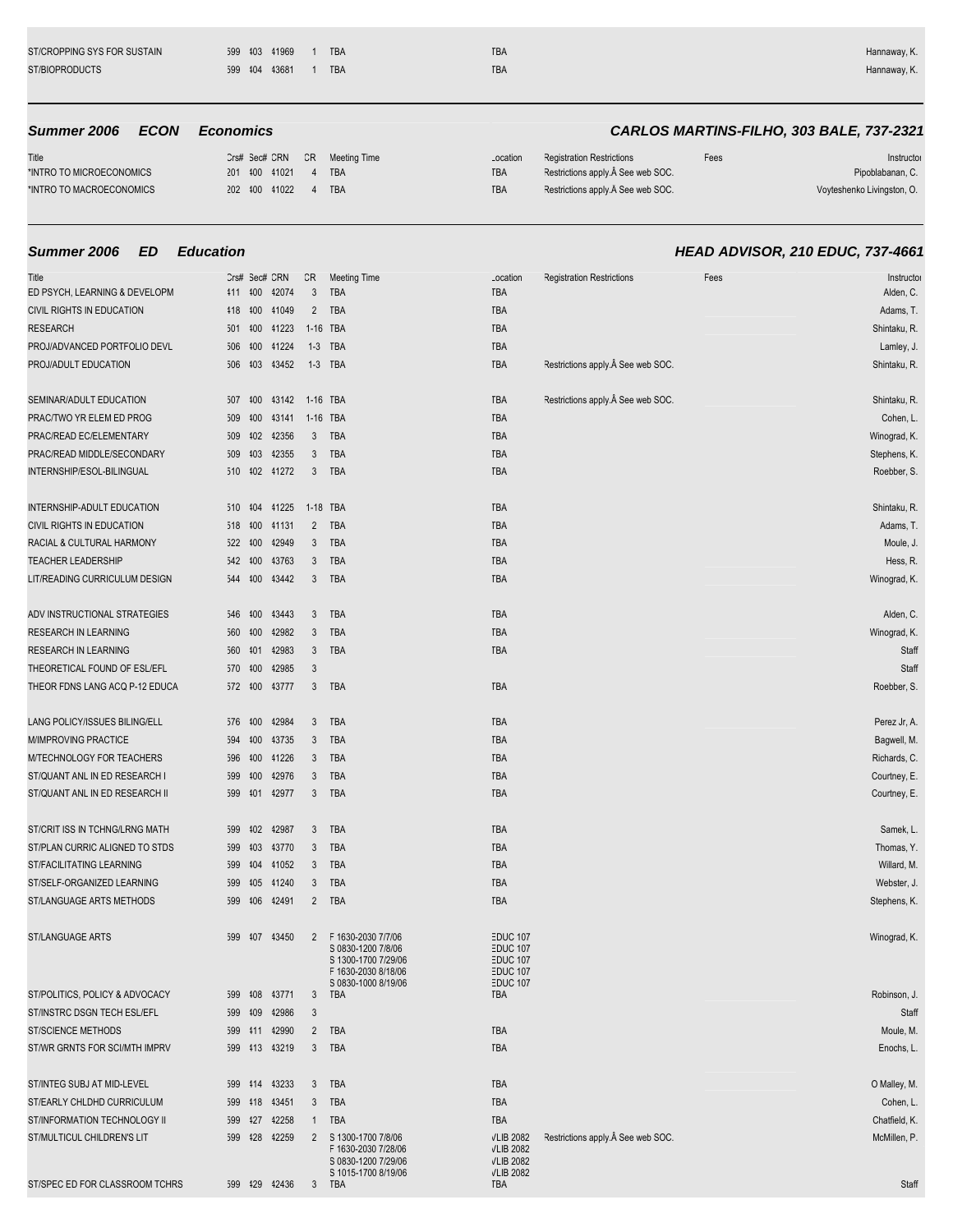| SEMINAR/CCLP RESEARCH             | 307 400<br>42948                  | 1-16 TBA            | TBA        |                                  |      | Shintaku, R.                                  |
|-----------------------------------|-----------------------------------|---------------------|------------|----------------------------------|------|-----------------------------------------------|
| <b>INTERNSHIP</b>                 | 610 100 13292 1-15 TBA            |                     | <b>TBA</b> |                                  |      | Brazier, A.                                   |
| Summer 2006<br>ENG                | <b>English</b>                    |                     |            |                                  |      | <b>ENGLISH DEPARTMENT, 238 MORE, 737-3244</b> |
| Title                             | CR<br>Crs# Sec# CRN               | <b>Meeting Time</b> | Location   | <b>Registration Restrictions</b> | Fees | Instructor                                    |
| *MODERN SHORT STORY               | 374 400 43764<br>3                | TBA                 | TBA        |                                  |      | Sanborn III, W.                               |
| PROJ/MAGICAL REALISM              | 100 44019<br>406<br>2             | TBA                 | TBA        | Restrictions apply. See web SOC. |      | Sanborn III, W.                               |
| <b>^STUDIES IN NONFICTION</b>     | 445 400 41670<br>3                | <b>TBA</b>          | <b>TBA</b> |                                  |      | Holmberg, K.                                  |
| <b>ENSC</b><br>Summer 2006        | <b>Environmental Sciences</b>     |                     |            |                                  |      | LINDA JAMES, 2046 CORD, 737-2404              |
| Title                             | Crs# Sec# CRN<br>CR               | <b>Meeting Time</b> | Location   | <b>Registration Restrictions</b> | Fees | Instructor                                    |
| <b>ENVIRON SCIENCE INTERNSHIP</b> | 410 401 41697                     | 1-12 TBA            | TBA        |                                  |      | Lajtha, K.                                    |
| WILDERNESS RESOURCE STEWARDSHI    | 420 400<br>42477<br>3             | TBA                 | <b>TBA</b> |                                  |      | Joslin, L.                                    |
| *^ENVIRONMENTAL CASE STUDIES      | 479 400<br>42288<br>3             | TBA                 | <b>TBA</b> |                                  |      | Milstein, R.                                  |
| <b>EXSS</b><br>Summer 2006        | <b>Exercise and Sport Science</b> |                     |            |                                  |      | ANTHONY WILCOX, 214 LANG, 737-2643            |
| Title                             | Crs# Sec# CRN<br>CR               | Meeting Time        | Location   | <b>Registration Restrictions</b> | Fees | Instructor                                    |
| *POWER AND PRIVILEGE IN SPORT     | 475 400 42336<br>$\mathbf{3}$     | <b>TBA</b>          | <b>TBA</b> |                                  |      | Staff                                         |
| Summer 2006<br><b>FOR</b>         | <b>Forest Resources</b>           |                     |            |                                  |      | J. WALSTAD, 280 PVY, 737-4951                 |
| Title                             | CR<br>Crs# Sec# CRN               | <b>Meeting Time</b> | Location   | <b>Registration Restrictions</b> | Fees | Instructor                                    |
| <b>SEM/FOREST RESOURCES</b>       | 42431<br>407 400<br>$\mathbf{1}$  | TBA                 | TBA        |                                  |      | Reuter, R.                                    |
| *CONSENSUS & NATURAL RESOURCES    | 43605<br>485 400<br>3             | TBA                 | <b>TBA</b> |                                  |      | Sharp, S.                                     |
| *CONSENSUS & NATURAL RESOURCES    | 43792<br>485 401<br>3             | TBA                 | TBA        |                                  |      | Staff                                         |
| CONSENSUS & NATURAL RESOURCES     | 43606<br>585 400<br>3             | TBA                 | TBA        |                                  |      | Sharp, S.                                     |
| CONSENSUS & NATURAL RESOURCES     | 585 101 13793<br>3                | TBA                 | <b>TBA</b> |                                  |      | Staff                                         |
| Summer 2006<br>FR.                | <b>French</b>                     |                     |            |                                  |      | JOSEPH KRAUSE, 210 KIDD, 737-2146             |
| Title                             | Crs# Sec# CRN<br>CR               | Meeting Time        | Location   | <b>Registration Restrictions</b> | Fees | Instructor                                    |
| SECOND-YEAR FRENCH                | 211 400 41044                     | 4 TBA               | TBA        | Restrictions apply. See web SOC. |      | Mc Cullough, B.                               |
| SECOND-YEAR FRENCH                | 212 100 41045<br>4                | TBA                 | TBA        | Restrictions apply. See web SOC. |      | Mc Cullough, B.                               |
| <b>SECOND-YEAR FRENCH</b>         | 213 400 41046<br>4                | TBA                 | TBA        | Restrictions apply. See web SOC. |      | Mc Cullough, B.                               |
| Summer 2006<br><b>FW</b>          | <b>Fisheries and Wildlife</b>     |                     |            |                                  |      | W. DANIEL EDGE, 104 NASH, 737-4531            |
| Title                             | Crs# Sec# CRN<br>CR               | <b>Meeting Time</b> | Location   | <b>Registration Restrictions</b> | Fees | Instructor                                    |
| PRINCIPLES OF F&W CONSERVATION    | 3<br>251 400 41017                | TBA                 | TBA        |                                  |      | Mahrt, M.                                     |
| SURV OF GEO INFO SYS IN NAT RE    | 303 400 41227<br>$\mathbf{3}$     | TBA                 | TBA        |                                  |      | Whitney, L.                                   |
| <b>BIOLOGY OF BIRDS</b>           | 311 400 41019<br>3                | <b>TBA</b>          | TBA        |                                  |      | Ivey, G.                                      |
| <b>BIOLOGY OF FISHES</b>          | 315 400 41993<br>3                | TBA                 | TBA        |                                  |      | Remple, S.                                    |
| <b>BIOLOGY OF MAMMALS</b>         | 317 400 42026<br>3 <sup>1</sup>   | TBA                 | TBA        |                                  |      | De Mars, C.                                   |
| INTRO POPULATION DYNAMICS         | 320 400 43666<br>3                | TBA                 | TBA        |                                  |      | Gertseva, V.                                  |
| MGMT PRIN OF PAC SALMON IN NW     | 323 400 41018<br>3                | TBA                 | TBA        |                                  |      | Tinus, C.                                     |
| *ECOLOGY AND HISTORY: COLUMBIA    | 470 400 41974<br>3                | TBA                 | TBA        |                                  |      | Spence, M.                                    |
| WILDLIFE ECOLOGY                  | 481 400 43466<br>4                | TBA                 | TBA        |                                  |      | Robinson, T.                                  |
| *CONSENSUS & NATURAL RESOURCES    | 485 400 43601                     | 3 TBA               | TBA        |                                  |      | Sharp, S.                                     |

ECOLOGY AND HISTORY: COLUMBIA 570 400 43430 3 TBA Spence, M. S. TBA Spence, M. S. TBA ECOLOGY AND HISTORY: COLUMBIA 570 400 43430 3 TBA TBA TBA<br>WILDLIFE ECOLOGY 581 400 43467 4 TBA TBA TBA TBA<br>CONSENSUS & NATURAL RESOURCES 585 400 43602 3 TBA TBA TBA CONSENSUS & NATURAL RESOURCES 585 400 43602 3 TBA Sharp, S. S. TBA Sharp, S. S. TBA

| Mahrt, M.    |
|--------------|
| Whitney, L.  |
| Ivey, G.     |
| Remple, S.   |
| De Mars, C.  |
|              |
| Gertseva, V. |
| Tinus, C.    |
| Spence, M.   |
| Robinson, T. |
| Sharp, S.    |
|              |
| Spence, M.   |
| Robinson, T. |
| Sharp, S.    |
|              |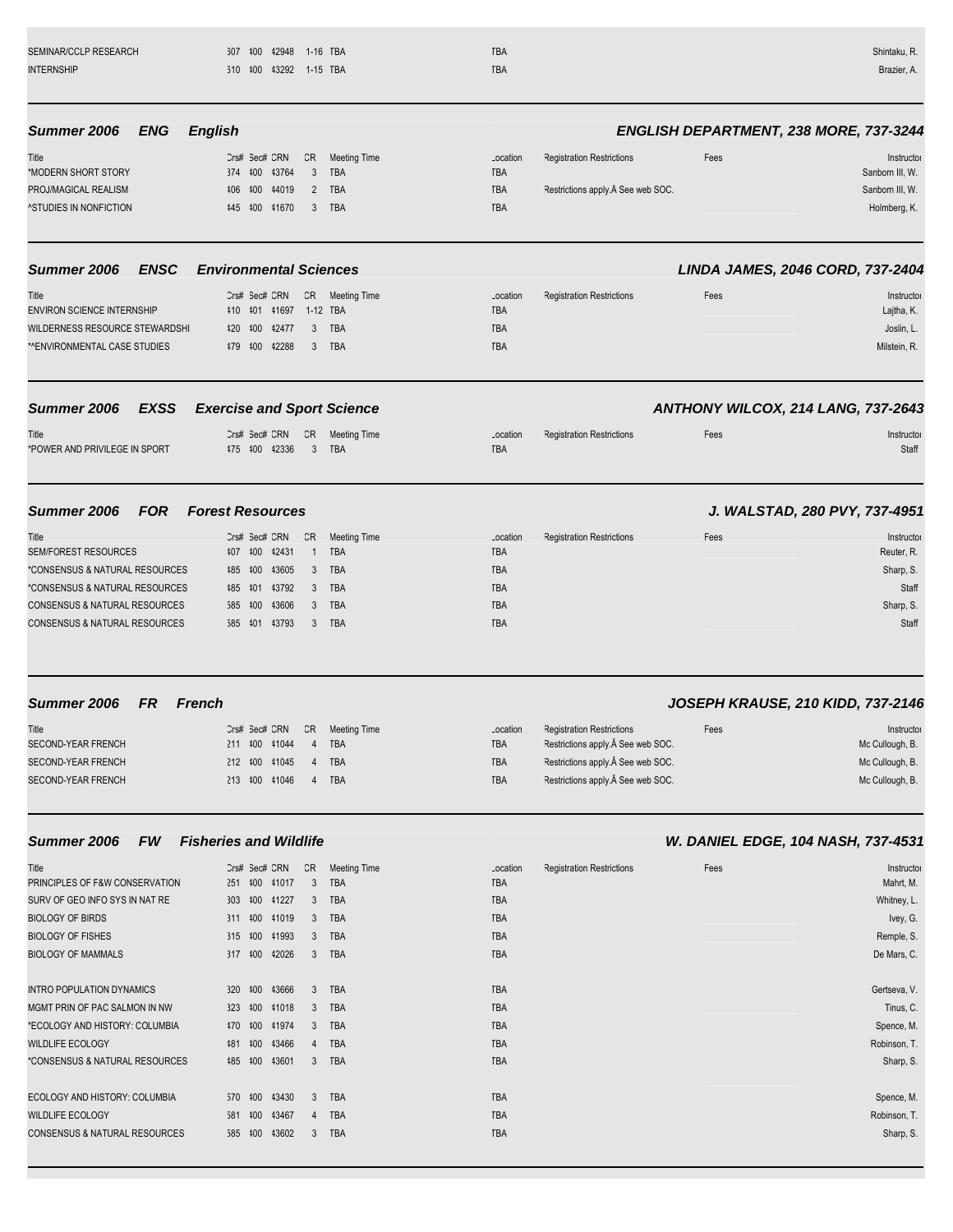| Title                                    |  | Crs# Sec# CRN | CR       | Meeting Time | Location   | <b>Registration Restrictions</b>   | Fees | Instructor |
|------------------------------------------|--|---------------|----------|--------------|------------|------------------------------------|------|------------|
| *EXPLR DEEP/GEOG OF WORLD OCEA           |  | 103 400 42855 | $\Delta$ | <b>TBA</b>   | <b>TBA</b> |                                    |      | Keller, R. |
| *ENVIRONMENT CONSERV & SUSTAIN           |  | 300 400 43726 | -3       | <b>TBA</b>   | TBA        | Restrictions apply. Â See web SOC. |      | Bakker, M. |
| <b>GEOGRAPHIC INFO SYSTEMS &amp; SCI</b> |  | 465 400 41238 | 3        | <b>TBA</b>   | TBA        |                                    |      | Wright, D. |
| ST/GLACIER NATL PRK CAVE STU             |  | 499 400 43734 |          | <b>TBA</b>   | TBA        |                                    |      | Moore, G.  |
| <b>GEOGRAPHIC INFO SYSTEMS &amp; SCI</b> |  | 565 400 41239 |          | <b>TBA</b>   | TBA        |                                    |      | Wright, D. |

### **Summer 2006 GEO Geosciences MELINDA PETERSON, 104 WLKN, 737-1238**

| cation<br>A | <b>Registration Restrictions</b> | Fees | Instructor |
|-------------|----------------------------------|------|------------|
|             |                                  |      | Keller, R. |
| A           | Restrictions apply. See web SOC. |      | Bakker, M. |
| A           |                                  |      | Wright, D. |
| A           |                                  |      | Moore, G.  |
| A           |                                  |      | Wright, D. |
|             |                                  |      |            |

### **Summer 2006 GER German JOSEPH KRAUSE, 210 KIDD, 737-2146**

| Title                     |         | Crs# Sec# CRN |               | CR             | <b>Meeting Time</b> | Location   | <b>Registration Restrictions</b> | Fees | Instructor |
|---------------------------|---------|---------------|---------------|----------------|---------------------|------------|----------------------------------|------|------------|
| FIRST-YEAR GERMAN         | 111     | 100           | 41979         | Δ              | <b>TBA</b>          | TBA        | Restrictions apply. See web SOC. |      | Stehr, C.  |
| <b>FIRST-YEAR GERMAN</b>  |         | 112 400       | 41980         | 4              | <b>TBA</b>          | <b>TBA</b> | Restrictions apply. See web SOC. |      | Stehr, C.  |
| <b>FIRST-YEAR GERMAN</b>  | 113     |               | 100 41981     | 4              | <b>TBA</b>          | <b>TBA</b> | Restrictions apply. See web SOC. |      | Stehr, C.  |
| <b>SECOND-YEAR GERMAN</b> | 211 100 |               | 41682         | 4              | <b>TBA</b>          | <b>TBA</b> | Restrictions apply. See web SOC. |      | Stehr, C.  |
| <b>SECOND-YEAR GERMAN</b> |         |               | 212 100 11683 | $\overline{4}$ | <b>TBA</b>          | <b>TBA</b> | Restrictions apply. See web SOC. |      | Stehr, C.  |
| <b>SECOND-YEAR GERMAN</b> | 213 400 |               | 41684         | 4              | <b>TBA</b>          | <b>TBA</b> | Restrictions apply. See web SOC. |      | Stehr, C.  |
| THIRD-YEAR GERMAN         | 311     | 400           | 42513         | 3              | <b>TBA</b>          | <b>TBA</b> | Restrictions apply. See web SOC. |      | Stehr, C.  |
| THIRD-YEAR GERMAN         | 311     | 401           | 44037         | 3              | <b>TBA</b>          | <b>TBA</b> | Restrictions apply. See web SOC. |      | Stehr, C.  |
| THIRD-YEAR GERMAN         | 312 100 |               | 42514         | 3              | <b>TBA</b>          | <b>TBA</b> | Restrictions apply. See web SOC. |      | Stehr, C.  |
| THIRD-YEAR GERMAN         | 312 401 |               | 44038         | 3              | <b>TBA</b>          | <b>TBA</b> | Restrictions apply. See web SOC. |      | Stehr, C.  |
| THIRD-YEAR GERMAN         | 313 400 |               | 42515         | 3              | <b>TBA</b>          | <b>TBA</b> | Restrictions apply. See web SOC. |      | Stehr, C.  |
| THIRD-YEAR GERMAN         | 313     | 401           | 44039         | 3              | <b>TBA</b>          | <b>TBA</b> | Restrictions apply. See web SOC. |      | Stehr, C.  |
| *GERMAN CULTURE           | 331     | 100           | 42393         | 3              | <b>TBA</b>          | <b>TBA</b> | Restrictions apply. See web SOC. |      | Stehr, C.  |
| *GERMAN CULTURE           | 332     | 400           | 42394         | 3              | <b>TBA</b>          | <b>TBA</b> | Restrictions apply. See web SOC. |      | Stehr, C.  |
|                           |         |               |               |                |                     |            |                                  |      |            |

# **Summer 2006 H Public Health MARIE HARVEY, 254 WALD, 737-2686**

| Title                                   | Crs# Sec# CRN CR Meeting Time |       |                          | <b>Registration Restrictions</b><br>Location | Fees | Instructor   |
|-----------------------------------------|-------------------------------|-------|--------------------------|----------------------------------------------|------|--------------|
| *INTRO TO HEALTH SERV & ORGAN           | 210 100 13490                 | 3 TBA |                          | TBA                                          |      | Bernell, S.  |
| *AIDS & SEXUALLY TRANS DISEASE          | 312 100 12460 3 TBA           |       |                          | TBA                                          |      | Champeau, D. |
| <b>HEALTH SERVICES ADMIN &amp; MGMT</b> | 436 400 43618 3 TBA           |       | TBA                      | TBA<br>TBA                                   |      | Staff        |
| HEALTHCARE ORG THEORY & BEHAV           | 536 400 43619                 |       | <b>TBA</b><br><b>TBA</b> | TBA<br>TBA                                   |      | Staff        |

|                               | Summer 2006 HDFS Human Dev and Family Sciences |                                              |      | CAROLYN ALDWIN, 322 MLM, 737-4765 |
|-------------------------------|------------------------------------------------|----------------------------------------------|------|-----------------------------------|
| Title                         | Crs# Sec# CRN CR Meeting Time                  | <b>Registration Restrictions</b><br>Location | Fees | Instructor                        |
| CHILD & YOUTH WITH SPEC NEEDS | 432 400 42437 3 TBA                            | TBA                                          |      | Coehlo, D.                        |
| CHILD ABUSE AND NEGLECT       | 444 400 42966 3 TBA                            | TBA                                          |      | Vuchinich, S.                     |

| <b>HHS</b><br><b>Summer 2006</b>      | <b>HHS - Lifetime Fitness</b>                              |                                                     | ANTHONY WILCOX, 214 LANG, 737-2643       |
|---------------------------------------|------------------------------------------------------------|-----------------------------------------------------|------------------------------------------|
| Title<br>*LIFETIME FITNESS FOR HEALTH | CR Meeting Time<br>Crs# Sec# CRN<br>231 400 42003<br>2 TBA | <b>Registration Restrictions</b><br>Location<br>TBA | Fees<br>Instructor<br>Massa-Gonzalez, A. |
| *LIFETIME FITNESS FOR HEALTH          | 231 101 43631<br>2 TBA                                     | TBA                                                 | Readdy, R.                               |
| *LIFETIME FITNESS                     | 241 400 42004<br><b>TBA</b>                                | TBA                                                 | Agiovlasitis, S.                         |
| *LIFETIME FITNESS                     | 43632<br><b>TBA</b><br>241 401                             | TBA                                                 | Readdy, R.                               |

### **Summer 2006 HST History PAUL FARBER, 306 MLM, 737-3421**

| Title                         | Crs# Sec# CRN CR Meeting Time |  | Location   | <b>Registration Restrictions</b> | Fees | Instructor   |
|-------------------------------|-------------------------------|--|------------|----------------------------------|------|--------------|
| *HISTORY OF THE UNITED STATES | 201 100 11971 3 TBA           |  | <b>TBA</b> | Restrictions apply. See web SOC. |      | Reid, T.     |
| *HISTORY OF THE UNITED STATES | 202 400 41972 3 TBA           |  | <b>TBA</b> | Restrictions apply. See web SOC. |      | Reid, T.     |
| *HISTORY OF THE UNITED STATES | 203 400 41973 3 TBA           |  | <b>TBA</b> | Restrictions apply. See web SOC. |      | Reid, T.     |
| *ANCIENT NEAR EAST            | 320 400 41023 4 TBA           |  | TBA        | Restrictions apply. See web SOC. |      | Ferngren, G. |
| WOMEN IN U.S. HISTORY         | 363 400 41672 3 TBA           |  | TBA        | Restrictions apply. See web SOC. |      | Carson, M.   |

| Title                         |  | Crs# Sec# CRN CR    | <b>Meeting Time</b> |
|-------------------------------|--|---------------------|---------------------|
| *HISTORY OF THE UNITED STATES |  | 201 400 41971 3     | <b>TBA</b>          |
| *HISTORY OF THE UNITED STATES |  | 202 400 41972 3 TBA |                     |
| *HISTORY OF THE UNITED STATES |  | 203 400 41973 3 TBA |                     |
| *ANCIENT NEAR EAST            |  | 320 400 41023 4 TBA |                     |
| WOMEN IN U.S. HISTORY         |  | 363 400 41672 3 TBA |                     |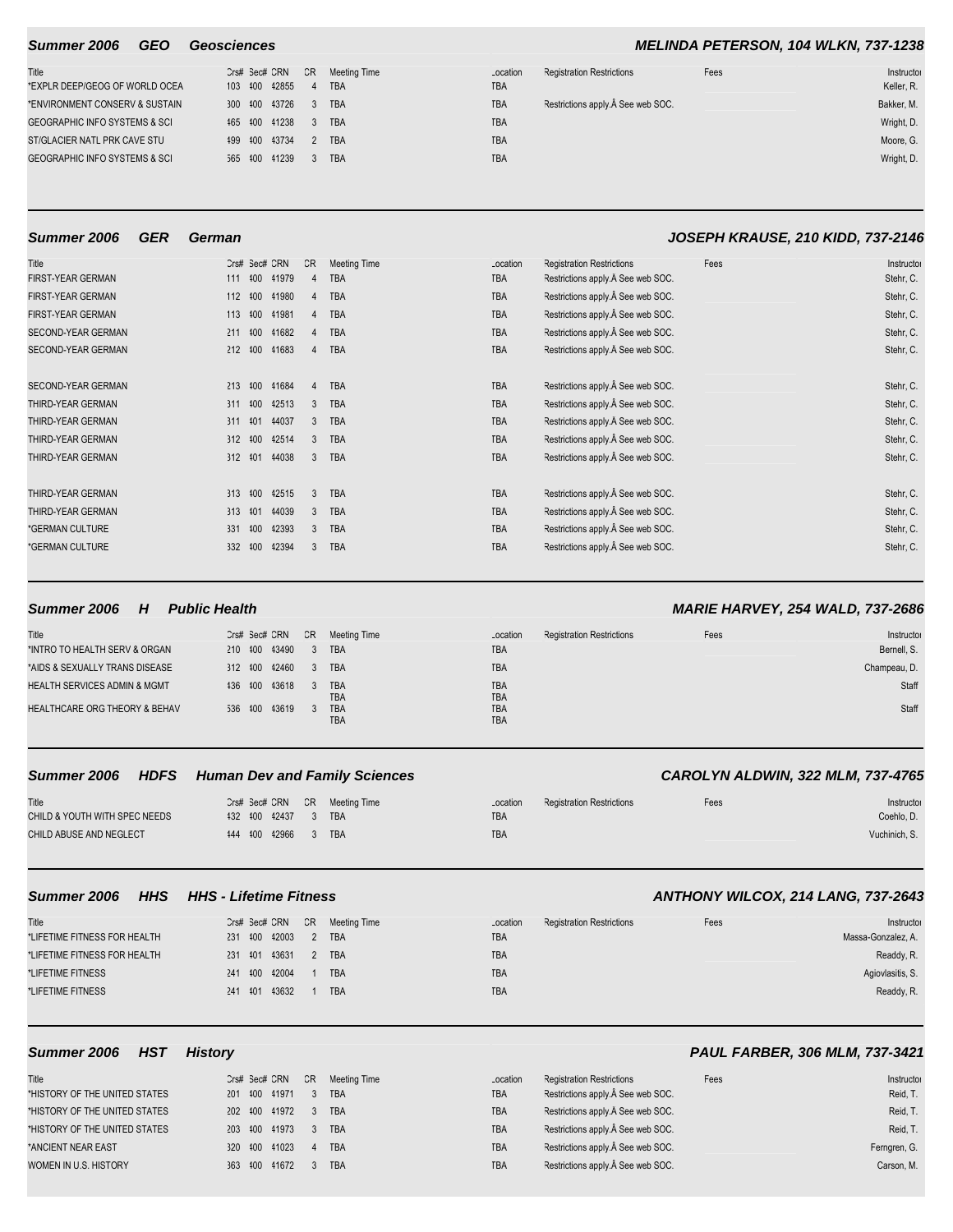| *HISTORY OF AFRICA             |  | 381 100 12899 |                | 3 TBA      | <b>TBA</b> | Restrictions apply. See web SOC. | del Mar, D. |
|--------------------------------|--|---------------|----------------|------------|------------|----------------------------------|-------------|
| *EAST ASIA                     |  | 392 100 11252 | $3^{\circ}$    | <b>TBA</b> | <b>TBA</b> | Restrictions apply. See web SOC. | Frasure, C. |
| ST/HISTORY OF THE US FAMILY    |  | 115 100 11228 | $\mathbf{3}$   | <b>TBA</b> | <b>TBA</b> | Restrictions apply. See web SOC. | del Mar. D. |
| HISTORY OF THE PACIFIC NW      |  | 169 100 11132 | 3 <sup>1</sup> | <b>TBA</b> | <b>TBA</b> | Restrictions apply. See web SOC. | del Mar. D. |
| CIVIL WAR AND RECONSTRUCTION   |  | 475 400 43790 | $\mathbf{3}$   | <b>TBA</b> | <b>TBA</b> | Restrictions apply. See web SOC. | Carson, M.  |
|                                |  |               |                |            |            |                                  |             |
| *ENVIRONMENTAL HISTORY OF U.S. |  | 481 400 41134 |                | 3 TBA      | <b>TBA</b> | Restrictions apply. See web SOC. | del Mar. D. |
|                                |  |               |                |            |            |                                  |             |

### **Summer 2006 HSTS History of Science <b>PAUL FARBER, 306 MLM, 737-3421**

| Title<br>*HISTORY OF SCIENCE<br>*^HISTORY OF MEDICINE<br>*SCIENCE AND SOCIETY             | Crs# Sec# CRN<br>411 400 41229<br>117 100 11970<br>118 100 12252 |           | CR<br>$\sim$ 3<br>$\mathbf{3}$ | Meeting Time<br><b>TBA</b><br>3 TBA<br><b>TBA</b> | Location<br><b>TBA</b><br><b>TBA</b><br><b>TBA</b> | <b>Registration Restrictions</b><br>Restrictions apply. See web SOC.<br>Restrictions apply. See web SOC.<br>Restrictions apply. Â See web SOC. | Fees | Instructor<br>Zernel, J.<br>Reid, T.<br>Reid, T. |
|-------------------------------------------------------------------------------------------|------------------------------------------------------------------|-----------|--------------------------------|---------------------------------------------------|----------------------------------------------------|------------------------------------------------------------------------------------------------------------------------------------------------|------|--------------------------------------------------|
| *TECHNOLOGY AND CHANGE<br>*ECOLOGY AND HISTORY: COLUMBIA<br>ECOLOGY AND HISTORY: COLUMBIA | 121<br>470 400 41976<br>570 400 41977                            | 400 42253 | $\mathbf{3}$<br>$\mathbf{3}$   | <b>TBA</b><br><b>TBA</b><br>3 TBA                 | <b>TBA</b><br><b>TBA</b><br><b>TBA</b>             | Restrictions apply. Â See web SOC.<br>Restrictions apply. See web SOC.<br>Restrictions apply. See web SOC.                                     |      | Reid, T.<br>Spence, M.<br>Spence, M.             |

| Title<br>PROJ/CLASSROOM EXPERIENCE<br>PROJ/ARTS & HUMANITIES<br>PROJ/SOCIAL SCIENCES<br>WS/SPRV OF HIGH SCHL PBLCTN<br><b>INTERN/WILDERNESS RES STEWARD</b> | 106 101<br>406 404<br>406 409<br>408 400<br>410 400 |                    | Crs# Sec# CRN<br>41151<br>41676<br>41253<br>43216<br>41659 | 1-16 TBA<br>1-16 TBA<br>1-16 TBA<br>$_{3}$<br>3 <sup>1</sup> | CR Meeting Time<br><b>TBA</b> | Location<br><b>TBA</b><br><b>TBA</b><br><b>TBA</b><br><b>TBA</b> | <b>Registration Restrictions</b><br>Restrictions apply. Â See web SOC.           | Fees | Instructor<br>Jeneva, P.<br>Bottaro, L.<br>Hale, J.<br>Staff<br>Joslin, L. |
|-------------------------------------------------------------------------------------------------------------------------------------------------------------|-----------------------------------------------------|--------------------|------------------------------------------------------------|--------------------------------------------------------------|-------------------------------|------------------------------------------------------------------|----------------------------------------------------------------------------------|------|----------------------------------------------------------------------------|
| <b>INTERNSHIP/SOCIAL SCIENCES</b><br><b>INTERNSHIP/ARTS &amp; HUMANITIES</b><br><b><i>NNTERSECTIONS</i></b>                                                 | 410 405                                             | 110 103<br>128 100 | 41259<br>41677<br>42464                                    | 1-12 TBA<br>1-12 TBA<br>$\mathbf{3}$                         | <b>TBA</b>                    | <b>TBA</b><br><b>TBA</b><br><b>TBA</b>                           | Restrictions apply. Â See web SOC.<br>Restrictions apply. $\hat{A}$ See web SOC. |      | Hale, J.<br>Bottaro, L.<br>Bernell, D.                                     |

| Summer 2006 MB                      | Microbiology        |  |                               |                        |                                  |      | <b>THEO DREHER, 220 NASH, 737-1833</b> |
|-------------------------------------|---------------------|--|-------------------------------|------------------------|----------------------------------|------|----------------------------------------|
| Title<br>*INTRODUCTORY MICROBIOLOGY | 230 100 13664 4 TBA |  | Crs# Sec# CRN CR Meeting Time | Location<br><b>TBA</b> | <b>Registration Restrictions</b> | Fees | Instructor<br>Bruslind, L.             |

| <b>MTH</b><br>Summer 2006      | <b>Mathematics</b>         |                |                     |                                              |      | CHAIR, 368 KIDD, 737-4686 |
|--------------------------------|----------------------------|----------------|---------------------|----------------------------------------------|------|---------------------------|
| Title                          | Crs# Sec# CRN              | CR             | <b>Meeting Time</b> | <b>Registration Restrictions</b><br>Location | Fees | Instructor                |
| <b>ELEMENTARY MATHEMATICS</b>  | 065 400<br>41024           | 3              | <b>TBA</b>          | <b>TBA</b>                                   |      | Clark, S.                 |
| ELEMENTARY ALGEBRA             | 065 101 13082              | 3              | TBA                 | <b>TBA</b>                                   |      | Clark, S.                 |
| ELEMENTARY ALGEBRA             | 065 402<br>43083           | 3              | <b>TBA</b>          | <b>TBA</b>                                   |      | Clark, S.                 |
| ELEMENTARY ALGEBRA             | 065 103<br>43084           | 3              | TBA                 | <b>TBA</b>                                   |      | Clark, S.                 |
| <b>INTERMEDIATE ALGEBRA</b>    | 095 400<br>41025           | 3              | TBA                 | TBA                                          |      | Clark, S.                 |
| <b>INTERMEDIATE ALGEBRA</b>    | 095 401<br>43093           | 3              | <b>TBA</b>          | <b>TBA</b>                                   |      | Clark, S.                 |
| <b>INTERMEDIATE ALGEBRA</b>    | 102<br>43094<br><b>J95</b> | 3              | <b>TBA</b>          | <b>TBA</b>                                   |      | Clark, S.                 |
| <b>INTERMEDIATE ALGEBRA</b>    | 095 403<br>43095           | 3              | TBA                 | <b>TBA</b>                                   |      | Clark, S.                 |
| <b>ALGEBRAIC REASONING</b>     | 103 400<br>42503           | $\overline{4}$ | TBA                 | <b>TBA</b>                                   |      | Clark, S.                 |
| *INTRO TO CONTEMPORARY MATH    | 105 100 11026              | 3              | <b>TBA</b>          | <b>TBA</b>                                   |      | Willard Argyres, P.       |
| *COLLEGE ALGEBRA               | 111 100<br>41027           | 4              | <b>TBA</b>          | <b>TBA</b>                                   |      | Bowers, S.                |
| *ELEMENTARY FUNCTIONS          | 112 100<br>42453           | 4              | TBA                 | <b>TBA</b>                                   |      | Bowers, S.                |
| *FOUNDS ELEM MATH              | 211 400<br>41028           | 4              | <b>TBA</b>          | <b>TBA</b>                                   |      | Staff                     |
| FOUNDATIONS OF ELEMENTARY MATH | 212 400<br>41029           | 4              | <b>TBA</b>          | <b>TBA</b>                                   |      | Staff                     |
| *CALC FOR MGT & SOCIAL SCI     | 241 400 41030              | $\overline{4}$ | <b>TBA</b>          | <b>TBA</b>                                   |      | Rokni, M.                 |
| *MATH FOR MGT, LIFE, & SOCIAL  | 245 400 41031              | 4              | TBA                 | TBA                                          |      | Bowers, S.                |
| *DIFFERENTIAL CALCULUS         | 251 400<br>42965           | 4              | TBA                 | TBA                                          |      | Garity, D.                |
| <b>INTEGRAL CALCULUS</b>       | 252 400<br>43053           | 4              | TBA                 | <b>TBA</b>                                   |      | Franzosa, M.              |
| FOUNDATIONS OF ELEMENTARY MATH | 390 400 41230              | 4              | <b>TBA</b>          | <b>TBA</b>                                   |      | Staff                     |

# **Summer 2006 LS Liberal Studies JEFFREY HALE, 211 GILK, 737-0561**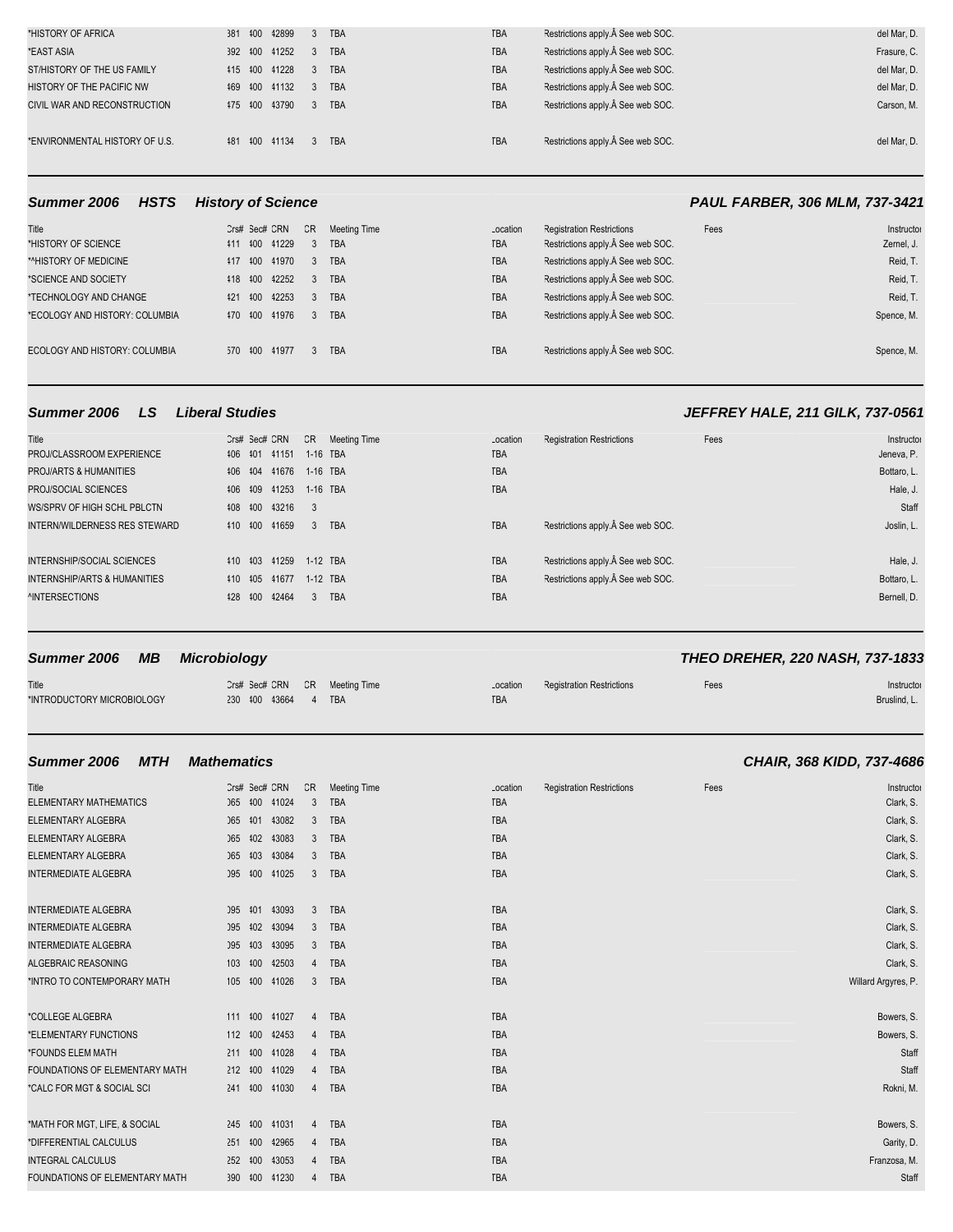| Summer 2006                               | <b>MUED</b> | <b>Music Education</b>   |         |               |                |                                      |            |                                   |      | <b>ERIC HENDRIX, 101 BENT, 737-4061</b> |
|-------------------------------------------|-------------|--------------------------|---------|---------------|----------------|--------------------------------------|------------|-----------------------------------|------|-----------------------------------------|
| Title                                     |             |                          |         | Crs# Sec# CRN | CR             | <b>Meeting Time</b>                  | Location   | <b>Registration Restrictions</b>  | Fees | Instructor                              |
| MUSIC FOR ELEM CLASSROOM I                |             |                          | 471 400 | 42346         | 3              | <b>TBA</b>                           | TBA        |                                   |      | Bull, T.                                |
| RESEARCH IN MUSIC EDUCATION               |             |                          | 562 100 | 43569         | 3              | <b>TBA</b>                           | TBA        | Restrictions apply. See web SOC.  |      | Staff                                   |
| Summer 2006                               | <b>MUP</b>  | <b>Music (Studio)</b>    |         |               |                |                                      |            |                                   |      | <b>ERIC HENDRIX, 101 BENT, 737-4061</b> |
| Title                                     |             |                          |         | Crs# Sec# CRN | CR             | <b>Meeting Time</b>                  | Location   | <b>Registration Restrictions</b>  | Fees | Instructor                              |
| IND LESSONS: STRINGS/GUITAR I             |             |                          |         | 192 100 12254 | $\mathbf{1}$   | <b>TBA</b>                           | TBA        | Restrictions apply.A See web SOC. |      | Grandstaff, N.                          |
| <b>INDVL LSNS: STRINGS/GUITAR II</b>      |             | 192                      | 401     | 42561         | $\mathbf{1}$   | <b>TBA</b>                           | TBA        | Restrictions apply. See web SOC.  |      | Grandstaff, N.                          |
| <b>IND LSSNS: STRINGS/GUITAR III</b>      |             |                          |         | 192 102 13436 | 1              | <b>TBA</b>                           | TBA        | Restrictions apply. See web SOC.  |      | Grandstaff, N.                          |
| Summer 2006                               | <b>MUS</b>  | <b>Music</b>             |         |               |                |                                      |            |                                   |      | <b>ERIC HENDRIX, 101 BENT, 737-4061</b> |
| Title                                     |             |                          |         | Crs# Sec# CRN | CR             | <b>Meeting Time</b>                  | Location   | <b>Registration Restrictions</b>  | Fees | Instructor                              |
| *MUSIC APPRECIATION I: SURVEY             |             |                          | 101 400 | 42255         | 3              | <b>TBA</b>                           | TBA        |                                   |      | Peck, S.                                |
| *MUS APPREC II: THIS AMER MUS             |             |                          | 102 400 | 42494         | 3              | <b>TBA</b>                           | TBA        |                                   |      | Zielke, S.                              |
| <b>SS/THE BUSINESS OF MUSIC</b>           |             | 199                      | 400     | 43559         | 3              | <b>TBA</b>                           | <b>TBA</b> |                                   |      | Hartman, K.                             |
| <b>SS/THE BUSINESS OF MUSIC</b>           |             |                          | 399 400 | 43560         | 3              | TBA                                  | TBA        |                                   |      | Hartman, K.                             |
| <b>Summer 2006</b>                        | <b>NFM</b>  |                          |         |               |                | <b>Nutrition and Food Management</b> |            |                                   |      | ANTHONY WILCOX, 214 LANG, 737-2643      |
| Title                                     |             |                          |         | Crs# Sec# CRN | CR             | <b>Meeting Time</b>                  | Location   | <b>Registration Restrictions</b>  | Fees | Instructor                              |
| *FOOD IN NON-WESTERN CULTURE              |             |                          |         | 216 100 11841 | 3              | <b>TBA</b>                           | TBA        |                                   |      | Kelsey, M.                              |
| Summer 2006                               | <b>OC</b>   | <b>Oceanography</b>      |         |               |                |                                      |            |                                   |      | ROBERT A. DUNCAN, 110 OAO, 737-5189     |
| Title                                     |             |                          |         | Crs# Sec# CRN | CR             | <b>Meeting Time</b>                  | Location   | <b>Registration Restrictions</b>  | Fees | Instructor                              |
| *EXPLR DEEP/GEOG OF WORLD OCEA            |             |                          |         | 103 100 42854 | $\overline{4}$ | <b>TBA</b>                           | TBA        |                                   |      | Keller, R.                              |
| Summer 2006                               | <b>PHL</b>  | <b>Philosophy</b>        |         |               |                |                                      |            |                                   |      | COURTNEY CAMPBELL, 208 HOV, 737-2955    |
| Title                                     |             |                          |         | Crs# Sec# CRN | CR             | <b>Meeting Time</b>                  | Location   | <b>Registration Restrictions</b>  | Fees | Instructor                              |
| *QUESTS FOR MEANING: WORLD REL            |             | 160                      | 400     | 43439         | 4              | TBA                                  | TBA        |                                   |      | Arnold, D.                              |
| *INTRODUCTION TO PHILOSOPHY               |             |                          |         | 201 100 12090 | 4              | TBA                                  | TBA        |                                   |      | Dorbolo, J.                             |
| *WORLD VIEWS & ENVIRON VALUES             |             |                          |         | 443 400 43526 | 3              | TBA                                  | TBA        | Restrictions apply. See web SOC.  |      | Holden, M.                              |
| WORLD VIEWS & ENVIRON VALUES              |             |                          |         | 543 400 43527 | 3              | <b>TBA</b>                           | TBA        | Restrictions apply. See web SOC.  |      | Holden, M.                              |
| Summer 2006                               | <b>PS</b>   | <b>Political Science</b> |         |               |                |                                      |            |                                   |      | WILLIAM M. LUNCH, 307 GILK, 737-2811    |
| Title                                     |             |                          |         | Crs# Sec# CRN | CR             | <b>Meeting Time</b>                  | Location   | <b>Registration Restrictions</b>  | Fees | Instructor                              |
| *INTRO TO US GOVT & POLITICS              |             |                          |         | 201 400 42775 | $\overline{4}$ | <b>TBA</b>                           | TBA        |                                   |      | Sahr, R.                                |
| STATE & LOCAL GOVT & POLITICS             |             |                          |         | 331 400 42250 | 4              | <b>TBA</b>                           | TBA        |                                   |      | Steel, B.                               |
| <b>PROJECTS</b>                           |             |                          | 406 400 | 43567         | $\overline{2}$ | TBA                                  | TBA        | Restrictions apply. See web SOC.  |      | Bernell, D.                             |
| SEM/CURR ISSU IN RURAL POLICY             |             |                          | 407 400 | 43565         | 4              | <b>TBA</b>                           | TBA        | Restrictions apply. See web SOC.  |      | Staff                                   |
| POLITICAL SCIENCE INTERNSHIP              |             |                          | 410 400 | 43568         | $2^{\circ}$    | TBA                                  | TBA        | Restrictions apply. See web SOC.  |      | Bernell, D.                             |
| POLITICS AND THE MEDIA                    |             |                          | 415 400 | 41231         | 4              | TBA                                  | TBA        | Restrictions apply. See web SOC.  |      | Sahr, R.                                |
| ^T/GLOBAL ENVIR POLIT & POLICY            |             |                          | 449 400 | 41988         | 4              | <b>TBA</b>                           | TBA        | Restrictions apply. See web SOC.  |      | Steel, B.                               |
| <b>ENVIRONMENTAL POLITICS &amp; POLIC</b> |             |                          | 475 400 | 41951         | 4              | TBA                                  | TBA        | Restrictions apply. See web SOC.  |      | Steel, B.                               |
| POLITICS AND THE MEDIA                    |             | 515                      | 400     | 41232         | 4              | <b>TBA</b>                           | TBA        | Restrictions apply. See web SOC.  |      | Sahr, R.                                |
| T/GLOBAL ENVIR POLIT & POLICY             |             |                          | 549 400 | 41989         | $\overline{4}$ | TBA                                  | TBA        | Restrictions apply. See web SOC.  |      | Steel, B.                               |
| ENVIRONMENTAL POLITICS & POLIC            |             |                          |         | 575 400 41952 | 4              | TBA                                  | TBA        | Restrictions apply. See web SOC.  |      | Steel, B.                               |
|                                           |             |                          |         |               |                |                                      |            |                                   |      |                                         |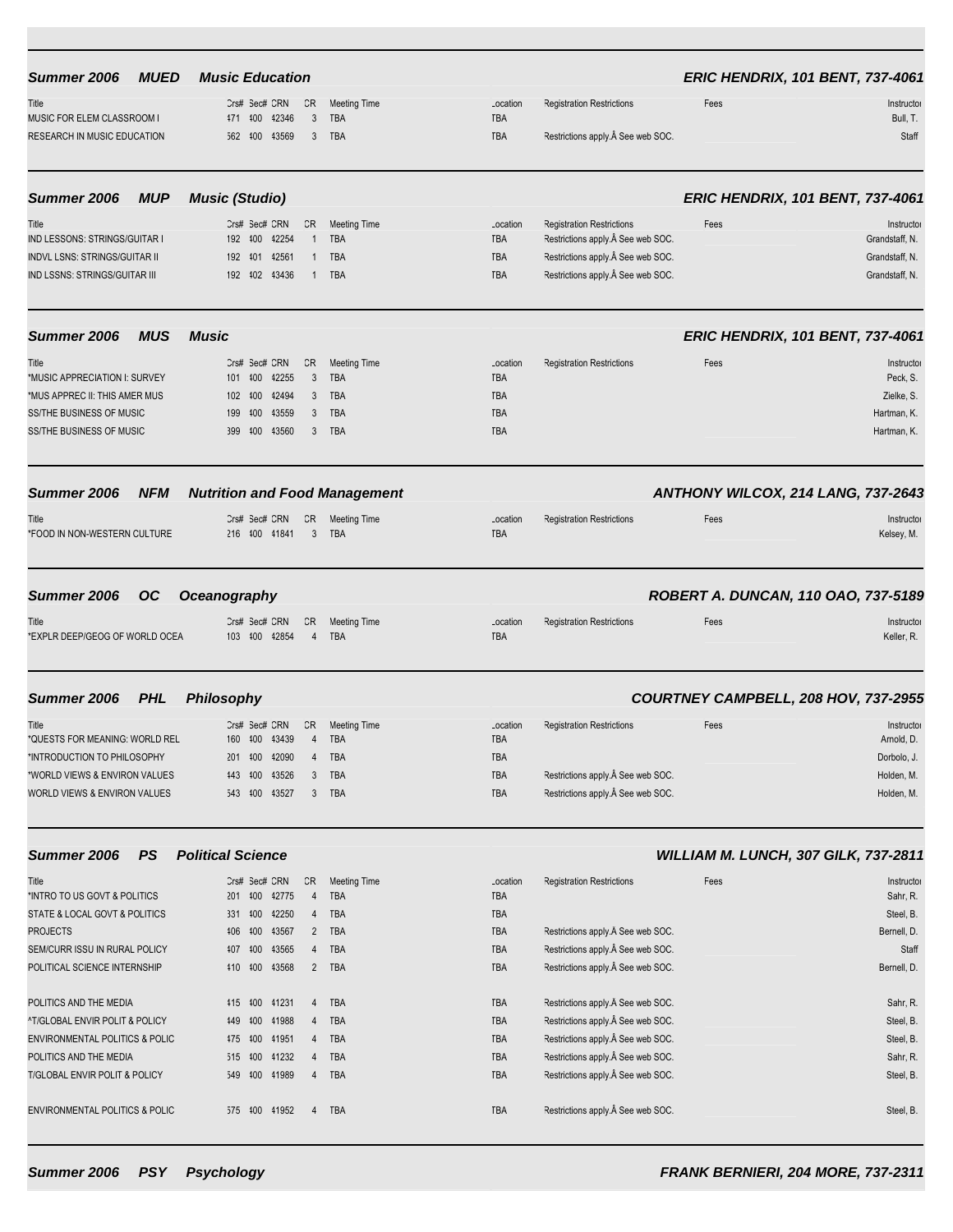| Title                      | Crs# Sec# CRN | CR            | <b>Meeting Time</b> | Location   | <b>Registration Restrictions</b> | Fees | Instructor  |
|----------------------------|---------------|---------------|---------------------|------------|----------------------------------|------|-------------|
| *GENERAL PSYCHOLOGY        | 202 400 42235 |               | <b>TBA</b>          | <b>TBA</b> |                                  |      | Jourden, F. |
| HUMAN LIFESPAN DEVELOPMENT | 350 400 41033 | $3^{\circ}$   | <b>TBA</b>          | <b>TBA</b> | Restrictions apply. See web SOC. |      | Simmons, D. |
| SOCIAL PSYCHOLOGY          | 360 400 41840 | 3             | <b>TBA</b>          | <b>TBA</b> | Restrictions apply. See web SOC. |      | Jourden, F. |
| <b>PERSONALITY</b>         | 370 400 41034 | 3             | <b>TBA</b>          | <b>TBA</b> | Restrictions apply. See web SOC. |      | Jourden, F. |
| SOCIAL DEVELOPMENT         | 156 100 11234 | 3             | <b>TBA</b>          | <b>TBA</b> | Restrictions apply. See web SOC. |      | Brown, D.   |
|                            |               |               |                     |            |                                  |      |             |
| BEHAVIOR MODIFICATION      | 485 400 41135 | $\mathcal{R}$ | <b>TBA</b>          | <b>TBA</b> | Restrictions apply. See web SOC. |      | Brown, D.   |
| <b>HEALTH PSYCHOLOGY</b>   | 198 100 11035 | 3             | <b>TBA</b>          | <b>TBA</b> | Restrictions apply. See web SOC. |      | Brown, D.   |
| BEHAVIOR MODIFICATION      | 585 400 42572 | 3             | <b>TBA</b>          | <b>TBA</b> | Restrictions apply. See web SOC. |      | Brown, D.   |
|                            |               |               |                     |            |                                  |      |             |

### Summer 2006 RHP Radiation Health Physics *JOSÁ% N. REYES, JR., 115 RC, 737-2343*

| Title           |                        | Crs# Sec# CRN CR Meeting Time |     | Location Registration Restrictions | -ees | Instructor |
|-----------------|------------------------|-------------------------------|-----|------------------------------------|------|------------|
| <b>RESEARCH</b> | 501 400 43622 1-16 TBA |                               | TBA |                                    |      | Higley, K. |

### **Summer 2006 SED Science & Mathematics Educ LARRY FLICK, 239 WNGR, 737-4031**

| Title                                 |         |     | Crs# Sec# CRN | CR           | Meeting Time                    | Location   | <b>Registration Restrictions</b> | Fees                | Instructor  |
|---------------------------------------|---------|-----|---------------|--------------|---------------------------------|------------|----------------------------------|---------------------|-------------|
| <b>WS/GRADES 3-5 MATHEMATICS INST</b> |         |     | 508 405 43941 |              | MTWRF 0900-1600 7/31/06-8/4/06  | <b>TBA</b> |                                  | DOVL fee of \$75.00 | Staff       |
| T/EN ST MTB SLF- EF IN SCI MTH        | 599 400 |     | 43570         | $\mathbf{3}$ | <b>TBA</b>                      | <b>TBA</b> |                                  |                     | Staff       |
| T/WR GRNTS SCI/MTH IMPV IN SCH        | 599 101 |     | 43571         | 3            | <b>TBA</b>                      | <b>TBA</b> |                                  |                     | Staff       |
| T/CHNG STRT SCI & MTH ED REFRM        | 599 402 |     | 43572         | 3            | <b>TBA</b>                      | <b>TBA</b> |                                  |                     | Staff       |
| T/INQNG INTO SCI/MTH LRN & TCH        | 599 404 |     | 43909         | $\mathbf{3}$ | <b>TBA</b>                      | <b>TBA</b> |                                  |                     | van Zee, E. |
|                                       |         |     |               |              |                                 |            |                                  |                     |             |
| <b>WS/GRADES K-2 MATHEMATICS INST</b> | 308 101 |     | 43920         | 3            | MTWRF 0900-1600 7/24/06-7/28/06 | <b>TBA</b> |                                  | DOVL fee of \$75.00 | Staff       |
| <b>WS/GRADES 3-5 MATHEMATICS INST</b> | 308 402 |     | 43921         | $\mathbf{3}$ | MTWRF 0900-1600 7/31/06-8/4/06  | <b>TBA</b> |                                  | DOVL fee of \$75.00 | Staff       |
| WS/INNOVATIVE MODELS OF FOREST        | 308     | 107 | 44069         |              | MTWRF 0800-1600 8/7/06-8/11/06  | <b>TBA</b> |                                  |                     | Carroll, K. |
|                                       |         |     |               |              |                                 |            |                                  |                     |             |

### **Summer 2006 SOC Sociology REBECCA WARNER, 307 FAIR, 737-2641**

| Title<br>*INTRODUCTION TO SOCIOLOGY      | Crs# Sec# CRN<br>204 | 400 | 42913         | CR<br>3 | <b>Meeting Time</b><br><b>TBA</b> | Location<br><b>TBA</b> | <b>Registration Restrictions</b> | Fees | Instructor<br>Rowe, O. |
|------------------------------------------|----------------------|-----|---------------|---------|-----------------------------------|------------------------|----------------------------------|------|------------------------|
| *SOCIAL PROBLEMS & ISSUES                | 206                  | 400 | 43621         | 3       | <b>TBA</b>                        | <b>TBA</b>             |                                  |      | Rowe, O.               |
| *SOCIOLOGY OF THE FAMILY                 | 312                  | 400 | 42997         | 3       | <b>TBA</b>                        | <b>TBA</b>             | Restrictions apply. See web SOC. |      | Cordray, S.            |
| *POPULATION TRENDS AND POLICY            | 360                  |     | 100 42175     | 3       | <b>TBA</b>                        | <b>TBA</b>             | Restrictions apply. See web SOC. |      | Cramer, L.             |
| SEM/CURR ISSU IN RURAL POLICY            | 407                  | 100 | 43566         | 4       | <b>TBA</b>                        | <b>TBA</b>             | Restrictions apply. See web SOC. |      | Staff                  |
| *SOCIAL INEQUALITY                       | 426                  |     | 100 41136     | 3       | <b>TBA</b>                        | <b>TBA</b>             | Restrictions apply. See web SOC. |      | Edwards, M.            |
| *LEISURE AND CULTURE                     | 454                  | 400 | 42773         | 3       | <b>TBA</b>                        | <b>TBA</b>             | Restrictions apply. See web SOC. |      | Sharp, S.              |
| *SCI & TECH IN SOCIAL CONTEXT            | 456                  | 400 | 41966         | 3       | <b>TBA</b>                        | <b>TBA</b>             | Restrictions apply. See web SOC. |      | Cordray, S.            |
| *ENVIRONMENTAL SOCIOLOGY                 |                      |     | 180 100 11236 | 3       | <b>TBA</b>                        | <b>TBA</b>             | Restrictions apply. See web SOC. |      | Cramer, L.             |
| *CONSENSUS & NATURAL RESOURCES           | 185 100              |     | 43607         | 3       | <b>TBA</b>                        | <b>TBA</b>             |                                  |      | Sharp, S.              |
| SOCIAL INEQUALITY                        | 526                  | 100 | 41673         | 3       | <b>TBA</b>                        | <b>TBA</b>             | Restrictions apply. See web SOC. |      | Edwards, M.            |
| LEISURE AND CULTURE                      | 554                  | 100 | 42774         | 3       | <b>TBA</b>                        | <b>TBA</b>             | Restrictions apply. See web SOC. |      | Sharp, S.              |
| ENVIRONMENTAL SOCIOLOGY                  | 580                  |     | 100 41237     | 3       | <b>TBA</b>                        | <b>TBA</b>             | Restrictions apply. See web SOC. |      | Cramer, L.             |
| <b>CONSENSUS &amp; NATURAL RESOURCES</b> | 585                  | 400 | 43608         | 3       | <b>TBA</b>                        | <b>TBA</b>             |                                  |      | Sharp, S.              |

| Summer 2006 SPAN     | Spanish                       |  |          |                                  |      | <b>JOSEPH KRAUSE, 210 KIDD, 737-2146</b> |
|----------------------|-------------------------------|--|----------|----------------------------------|------|------------------------------------------|
| Title                | Crs# Sec# CRN CR Meeting Time |  | Location | <b>Registration Restrictions</b> | Fees | Instructor                               |
| SPANISH FOR BUSINESS | 319 400 43625 3 TBA           |  | TBA      | Restrictions apply. See web SOC. |      | Escala, A.                               |

## **Summer 2006 ST Statistics ROBERT SMYTHE, 44 KIDD, 737-3366**

### Title Crs# Sec# CRN CR Meeting Time Location Registration Restrictions Fees Fees Instructor Instructor Crs# Sec# CRN CR<br>Instructor 201 101 11036 3 TBA TBA TBA TBA TBA PRINCIPLES OF STATISTICS 201 401 41036 3 TBA EGENOLFIES OF STATISTICS PRINCIPLES OF STATISTICS 202 401 41037 3 TBA TBA Egenolf, J. PRINS OF HYPOTHESIS TESTING 209 401 41038 1 TBA TBA Egenolf, J. INTRO TO HYPOTHESIS TESTING 211 401 41039 1 TBA TBA Egenolf, J.